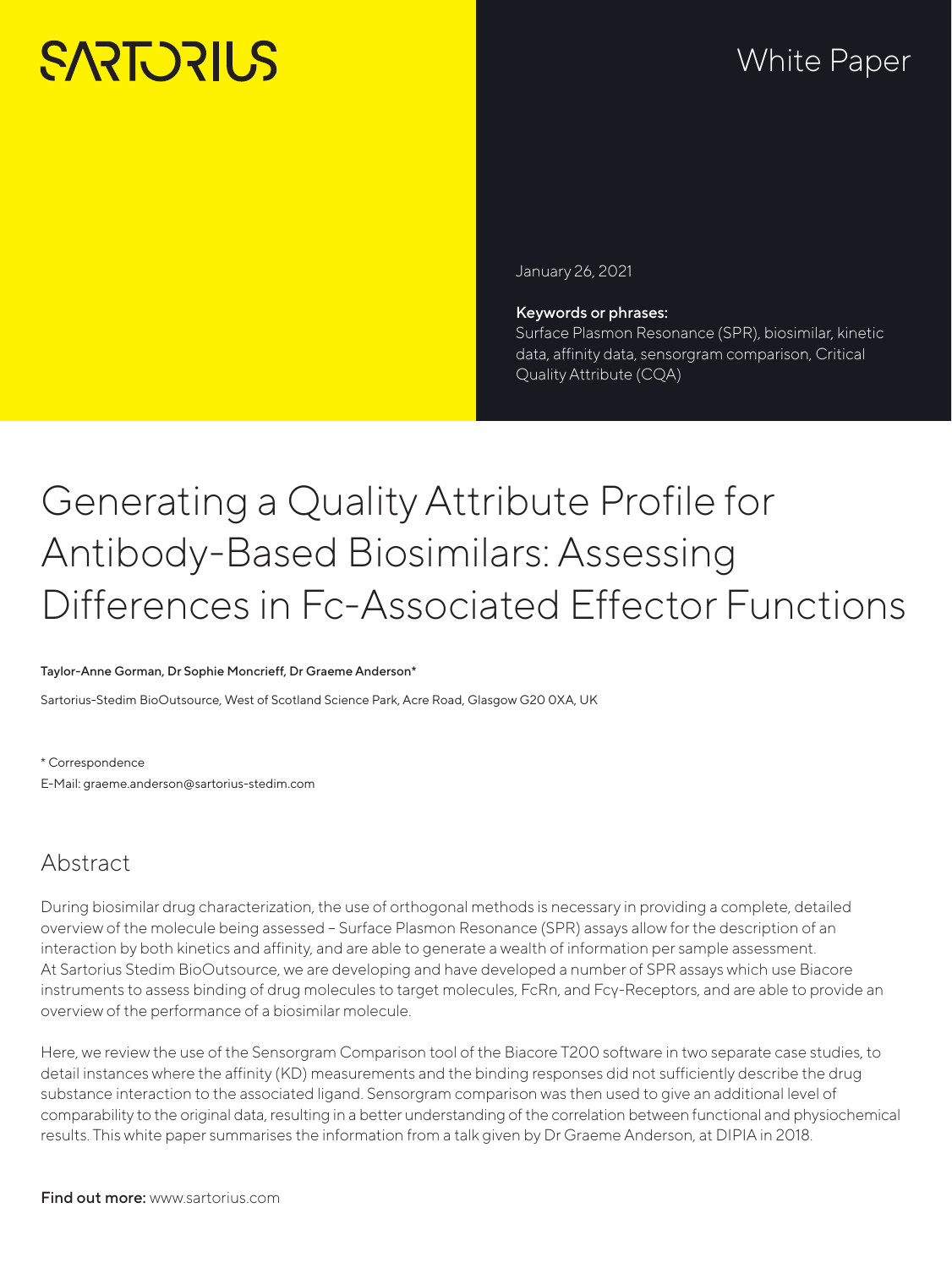## Generating a Quality Attribute Profile for Antibody-Based Biosimilars: Assessing Differences in Fc-Associated Effector Functions

The application of orthogonal methodology in biosimilar characterization is required by regulators and provides a complete and detailed overview of the molecule being tested. Surface Plasmon Resonance is an important, critical, and reliable technology, which can be used in conjunction with other methods to describe Critical Quality Attributes (CQAs) which guide process development.

However, not all instances of drug substance characterization are accurately described using the affinity (KD) measurements and the binding responses generated by Biacore T200 and Biacore 4000 instruments. There are a number of examples where an additional level of comparability would be beneficial:

- The association and dissociation rates of an analyte binding to a ligand can be different to that of another analyte, however, these differences can be missed if the affinity measurements (Equilibrium dissociation constant, KD) are determined to be similar to each other. How can we quantify differences in the association and dissociation rates? How can we confirm that the kinetics of the interaction are comparable alongside the generated KD?
- The kinetic and affinity models available on the Biacore software do not always accurately represent the complexity of an interaction – How can we demonstrate similarity of the interaction kinetics without an adequate model to fit the data to?

Our SPR team are able now to describe differences in sensorgram curves from Biacore T200 instruments, which can provide clients with extra confidence in the results, and can also provide a link between results from orthogonal methods. We have carried out two case studies where sensorgram comparison has been a useful and informative tool in the characterization of mAb CQAs, and has demonstrated correlation between functional and physiochemical results.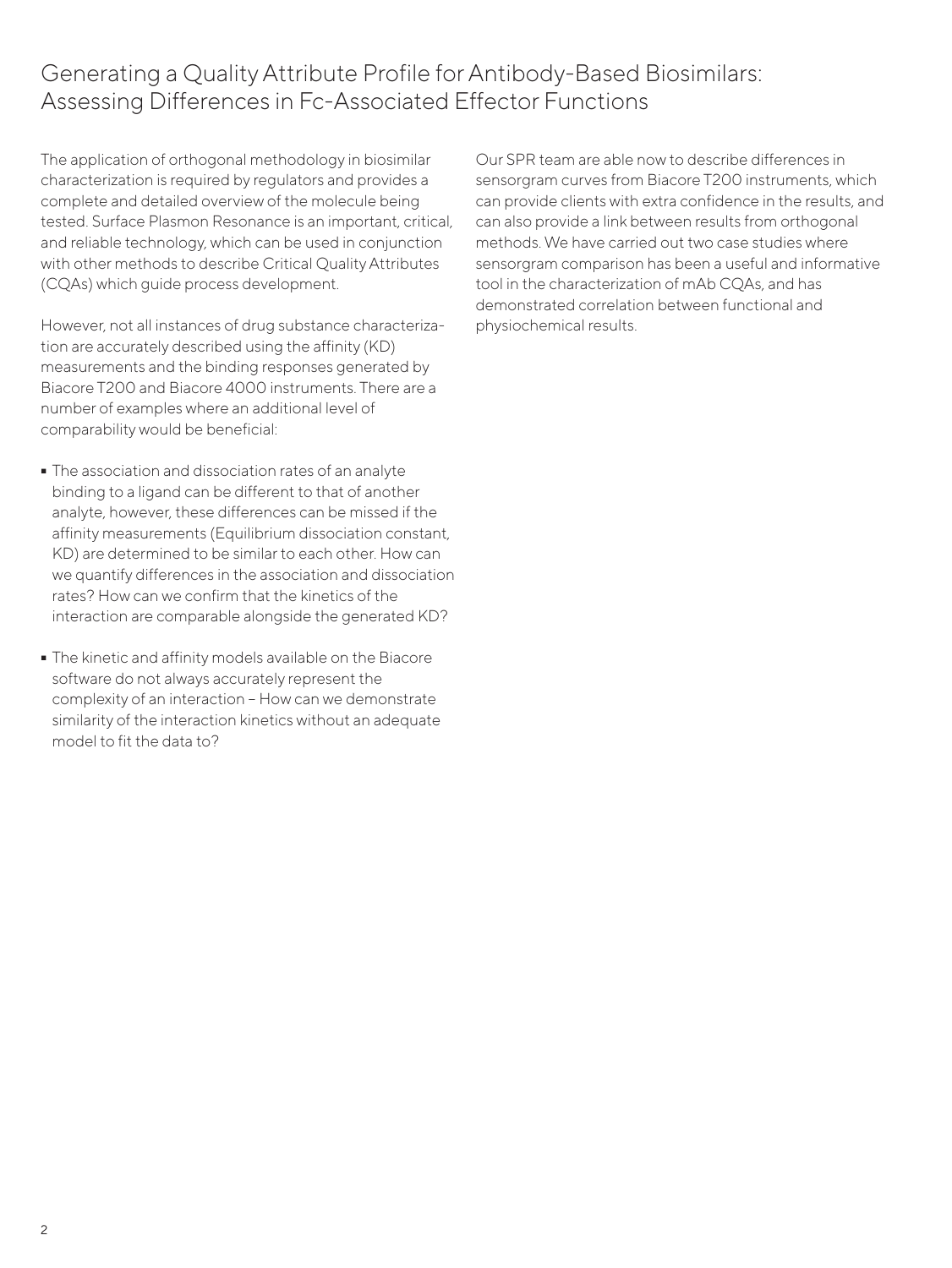## Case Study 1: Truxima® Versus MabThera® Glycan Profiles and Functionality

Biosimilar Truxima® and innovator MabThera are used for the treatment of non-Hodgkin's lymphoma, chronic lymphocytic leukaemia, and rheumatoid arthritis. They bind to CD20 on the surface of B cells, mediating ADCC through binding of FcγRIIIa, and enhanced macrophage activity through binding of FcγRIIa.

Research on the activity of monoclonal antibodies has shown that post-transitional addition of sugar molecules can be key modulators in the functionality of a drug substance (1). Therefore, the N-glycosylation profile is a commonly described CQA for therapeutic antibodies.

A combined physiochemical and binding|functional bioassay set up was used to define the CQAs for these molecules. N-glycan profiles, ADCC profiles, and binding to Fc-g receptor IIIa (CD16a) of biosimilar Truxima® and innovator MabThera® were investigated.

#### Glycan Profiles

The LC-MS demonstrated a reduced afucosylation level in the biosimilar Truxima® compared with the innovator:

| Molecule              | Protein<br>Molecular Weight | Glycan Profile<br>A-fucosylation Level |
|-----------------------|-----------------------------|----------------------------------------|
| MabThera <sup>®</sup> | As Expected                 | 6.80%                                  |
| Truxima <sup>®</sup>  | As Expected                 | 4.40%                                  |

Table 1: LC-MS data – the level of a-fucosylation for each molecule analysed.

The literature suggests (2) that this reduced afucosylation level would have an impact on the functionality of the mAb, specifically due to a decrease in the association rate to FcγRIIIa.

#### ADCC and SPR results

From the initial SPR assessments, the KD of the interactions (the equilibrium dissociation constant between mAb and FcγRIIIa) were calculated using the 1:1 Langmuir Binding Model. Using this KD value, a Relative Affinity value (Relative Affinity (%) =  $(KD_{\text{ps}}/KD_{\text{sample}}) \times 100$ ) and a Relative Binding value of the biosimilar Truxima® against a reference standard preparation of Mabthera® were calculated.



Figure 1: Overlay of sensorgrams for both Mabthera® and Truxima® concentration series, taken from Biacore T200 version 3.0 software.

|     |                       | SPR - FcyRilla                    |                                  |
|-----|-----------------------|-----------------------------------|----------------------------------|
| ID  | Sample Molecule       | <b>Relative Affinity</b><br>[%RS] | <b>Relative Binding</b><br>[%RS] |
| RS  | MabThera <sup>®</sup> | 100                               | 100                              |
| SА  | Truxima <sup>®</sup>  | 106.5                             | 108.2                            |
| OC. | MabThera <sup>®</sup> | 100.4                             | 108.3                            |

Table 2: Overview of the relative affinity and relative binding results generated from the analysis of the sensorgrams in Figure 1. Results for SA and QC given as a percentage against the RS material.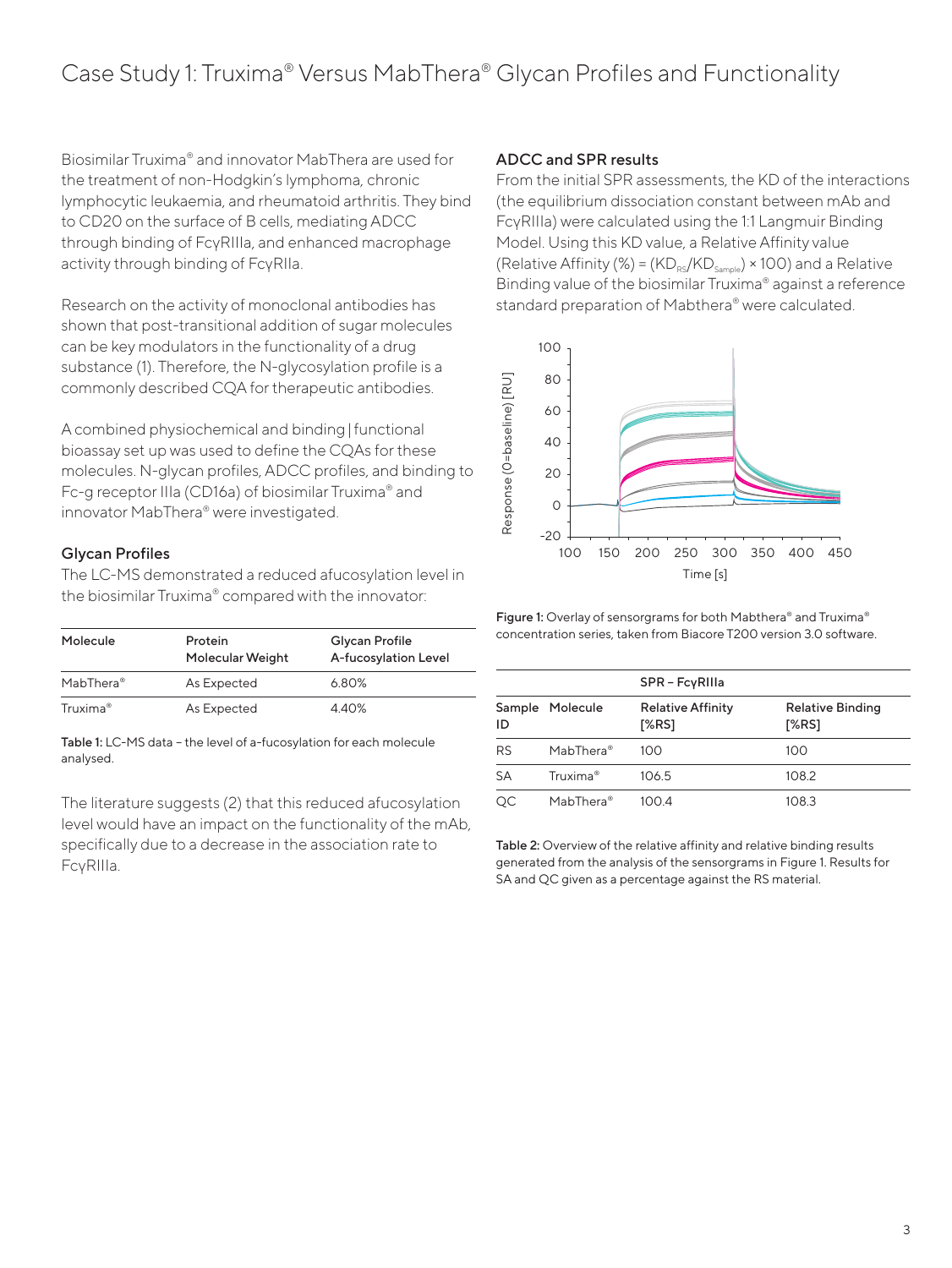Both Relative Affinity and Relative Binding results for Truxima® suggest that there are no differences between the innovator and the biosimilar material, which does not correlate with our assessment of the Glycan profiles or the literature.

The relative potency ADCC result also suggested no difference between the innovator and biosimilar material, with their Relative Potency compared with the reference standard from this assay calculated as 97.0% and 98.0%, respectively.

From this data, is there any way that we can demonstrate differences in the performance of the materials that corresponds with our Glycan profiles and with the literature?

#### Using Sensorgram Comparison

Our ADCC assay and our Relative Binding measurements give one measurement at one point of time – the end point of the assay. Consequently, they give us only a snapshot of overall molecule performance.

The Affinity measurement is a single value calculated from one association rate and one dissociation rate – this is slightly more indicative of differences across the whole assay, however, this single value can mask differences in the kinetics of an interaction where similar KD values are obtained from different  $k_a$  and  $k_a$  values.

Sensorgram comparison, a tool available in the Biacore T200 Evaluation Software (version 3.0 and above), compares sensorgram curves at multiple points along the curve. Upon setting a Reference Standard (i.e. in this case, MabThera<sup>®</sup>), the software defines a reference curve, with an upper and lower standard deviation limit – sample curves are then assessed as being within these boundaries at each point, and the sample is given a similarity score (%) compared to the Reference Standard preparation.

| Sample<br>ID         |                              |    | Molecule                 | <b>Relative Affinity</b><br>[%RS] |
|----------------------|------------------------------|----|--------------------------|-----------------------------------|
| <b>RS</b>            |                              |    | MabThera <sup>®</sup>    | 100                               |
| SA                   |                              |    | Truxima <sup>®</sup>     | 41.06                             |
| $\overline{QC}$      |                              |    | MabThera <sup>®</sup>    | 90.48                             |
| Similarity Score [%] | 120<br>100<br>80<br>60<br>40 | Rδ | $\overset{\circ}{\circ}$ | $\lesssim$                        |



20

Figure 2: Overview of the sensorgram comparison results. From the bar chart and the table, the Reference standard and QC Reference standard samples are similar, but the Truxima® sample returns a similarity score of 41.06% compared with the Reference Standard preparation.

Using Sensorgram Comparison, we can see that although the biosimilar returned a similar Relative Affinity result to the innovator, the overall shape of the sensorgrams is different. This suggests that the ka and|or kd values are measurably different between the innovator MabThera® and the biosimilar Truxima®.

Here, the use of sensorgram comparison has been shown to be a useful additional tool in providing in providing a fuller description of the interaction.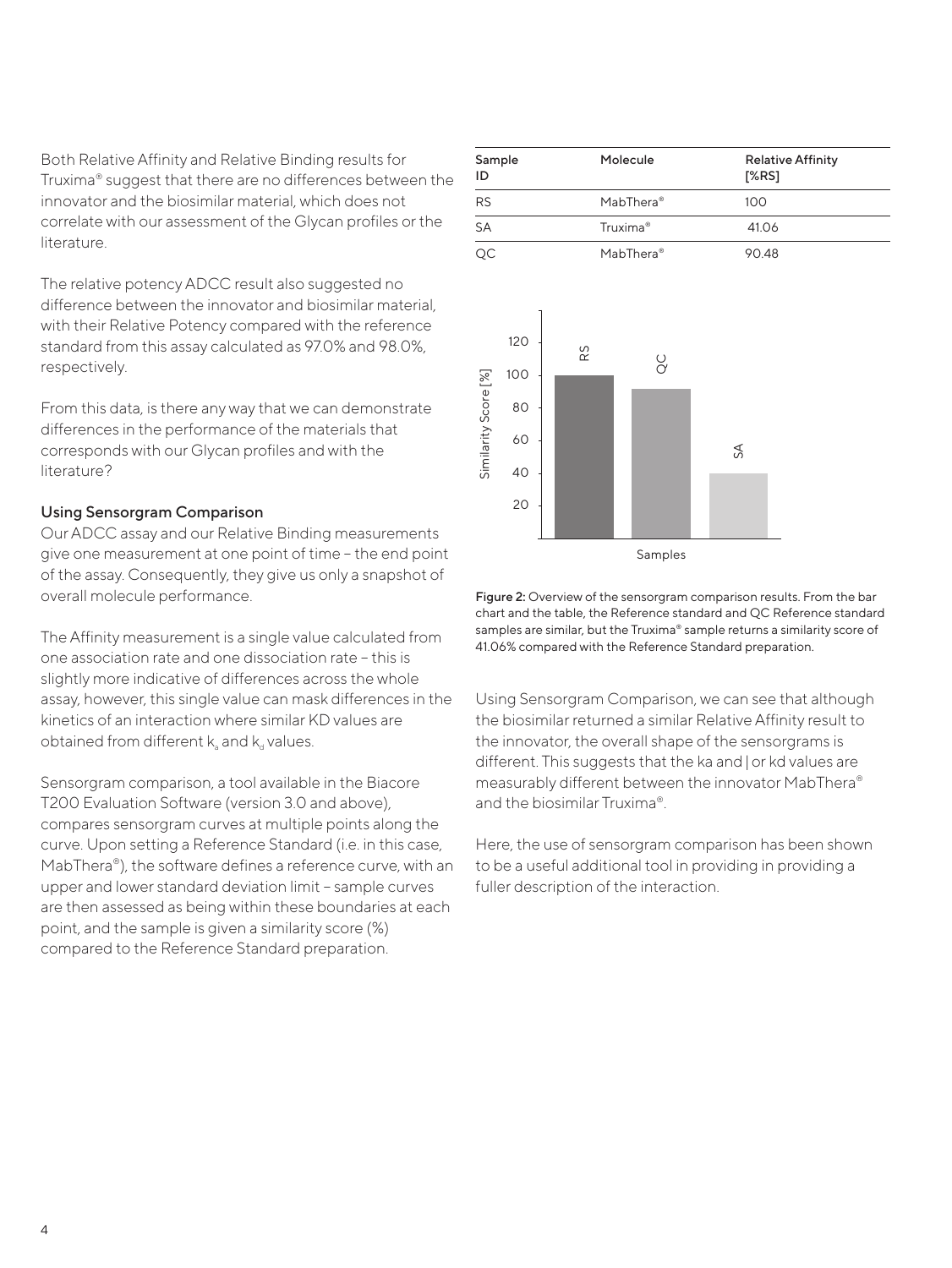## Case Study 2: Humira® Versus Biosimilar Candidate: C1q Binding by SPR

Humira® is a fully human monoclonal IgG1 antibody which is used for the treatment of numerous autoimmune diseases. It binds to human tumour necrosis factor alpha (TNFα) and neutralises its mechanism of action by blocking its interaction with cell surface TNF receptors. It thereby activates the classical complement pathway through an initial interaction with C1q leading to a signalling cascade which culminates in complement-dependent cytotoxicity (CDC) and destruction of target cells.

#### LC-MS, CDC, and SPR results

Binding of Humira® and the biosimilar candidate to C1q was assessed through a newly developed SPR method on the Biacore T200. C1q is a hexameric molecule with six Fc-binding sites, and due to this complex structure, none of the kinetic models available on either the Biacore T200 or Biacore 4000 accurately describe the interaction. Therefore, with the SPR method, we focussed initially on the Relative Binding measurement.

| Assay                                  | Humira®<br>(RS material)                    | <b>Biosimilar Candidate</b><br>(Sample material) |
|----------------------------------------|---------------------------------------------|--------------------------------------------------|
| Glycan Profile                         | G116.0%,<br>G <sub>2</sub> 1.0 <sup>%</sup> | Increased Galactose:<br>G143.5%, G27.9%          |
| <b>Relative Potency</b><br>CDC Assay   | 100.0%                                      | 123.9%                                           |
| <b>Relative Binding</b><br>$(XRS)$ SPR | 100.0%                                      | 151.8% (Replicate 1)<br>156.5% (Replicate 2)     |

Table 3: Overview of the glycan profile data, CDC data and Relative binding data between the Humira® material and the Biosimilar candidate, demonstrating higher galactose, higher relative potency and higher relative binding of the Biosimilar candidate compared with the RS.

From the combined data from the orthogonal methods, the increase in terminal galactose in the biosimilar candidate corresponds with functionality – specifically, increased binding to C1q compared with Humira® and therefore increased ability to induce CDC activity.

However, with the lack of kinetic comparability, and with the results given above all being single point of assay results, it would be beneficial here to use sensorgram comparison to confirm that the difference between Humira® and the biosimilar candidate can be highlighted at all points through the sensorgram.

#### Using Sensorgram Comparison

By visual examination of the sensorgrams alone, there is a clear difference between the Humira® (yellow sensorgrams) and the biosimilar candidate at the same concentration (black sensorgrams), which demonstrate the increased relative binding result of the biosimilar candidate.



Figure 3: Sensorgrams representing the increased binding response (RU) of the biosimilar candidate (Fc 2-1, black sensorgrams) compared with Humira (Fc3-1, yellow sensorgrams).

Using sensorgram comparison to assess multiple points along the sensorgrams, we can assign a value to this visual interpretation of the data, and determine similarity of the sensorgrams in the absence of an appropriate kinetic model. In doing so, it was quantifiably determined that the sensorgrams for each replicate of the Biosimilar candidate (Sample A), were different to the Reference Standard along multiple points on the curve, adding further evidence of a difference between the two molecules in the absence of kinetic data.

| Sample ID                  | Test Material        | <b>Similarity Score</b><br>(% compared to RS) |
|----------------------------|----------------------|-----------------------------------------------|
| Reference<br>Standard (RS) | Humira®              | 100.00                                        |
| Sample A (replicate 1)     | Biosimilar Candidate | 59.58                                         |
| Sample A (replicate 2)     | Biosimilar candidate | 66.11                                         |
| QC Reference<br>Standard   | Humira®              | 9477                                          |

Table 4: Sensorgram comparison results for the biosimilar candidate when compared with Humira®. The comparison is quantified by a similarity score, giving the biosimilar candidate results as a percentage of the RS material.

In the absence of an appropriate kinetic model, sensorgram comparison has allowed us to quantify differences in the performance of two different molecules, adding to results gathered from orthogonal methods to give a complete overview of the biosimilar candidate.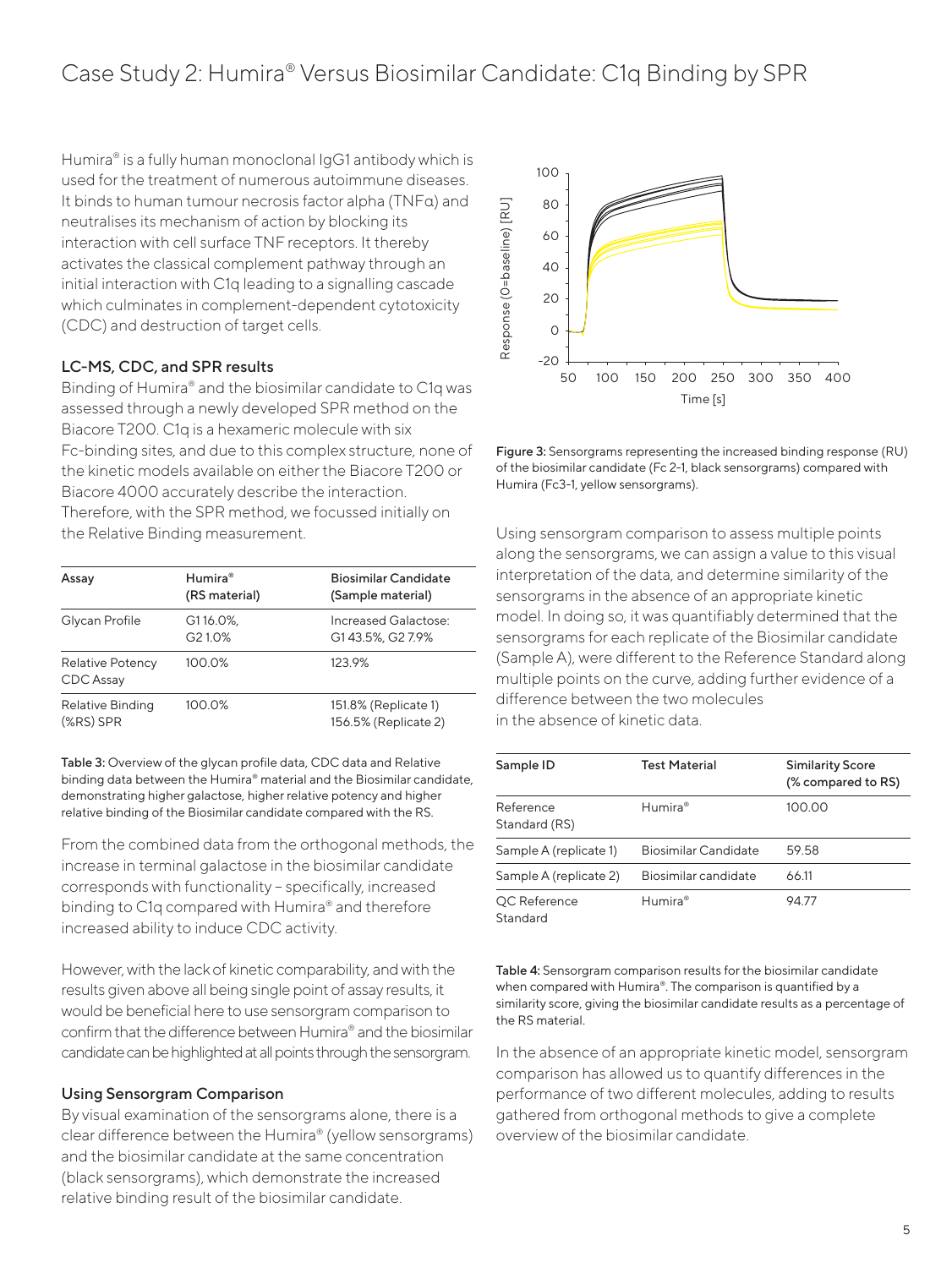## Conclusions and Future Uses

 As demonstrated above, sensorgram comparison can be a useful and informative tool in the generation of a complete and detailed overview during biosimilar characterization, adding to the wealth of information produced from Surface Plasmon Resonance assays.

In particular, sensorgram comparison can help to quantify similarity in the absence of an appropriate kinetic or affinity model, to demonstrate differences between sample replicates, and can help to confirm differences in the kinetics of interactions which have been masked by the generation of one overall affinity measurement (Equilibrium dissociation constant, KD).

This tool can be used to analyse Biacore T200 data either alongside the generation of relative affinity and relative binding measurements, or can be used retrospectively to investigate differences in results from an assay and to help explain data between orthogonal methods.

Our SPR team are able to offer sensorgram comparison as an add-on analysis in Biacore T200 assays, providing clients with extra confidence in their results and a more complete overview of their biosimilar performance.